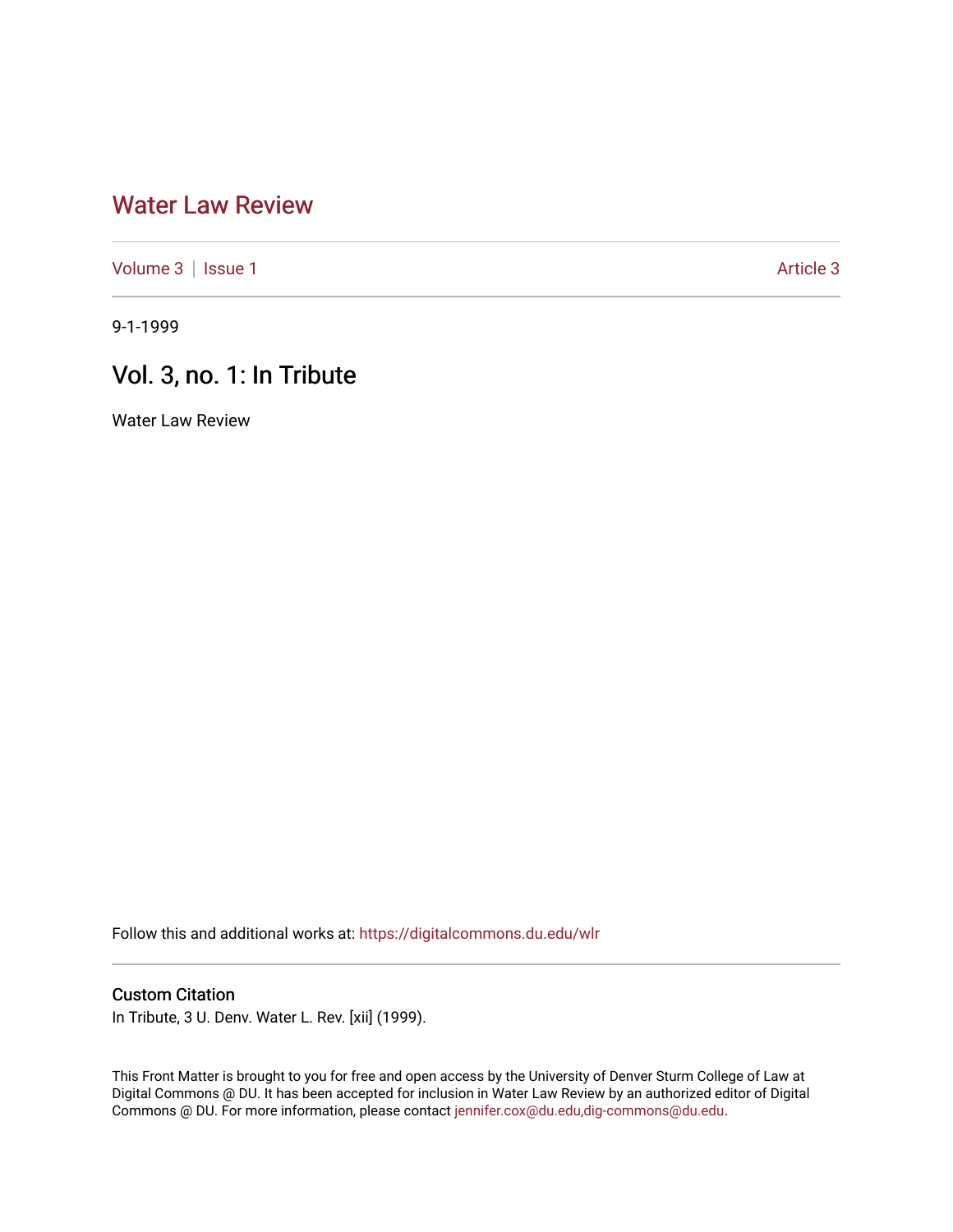### **FELIX LARRY SPARKS**



### **IN TRIBUTE**

Mr. Felix Larry Sparks has led a remarkable life. He was born and raised in Miami, Arizona, a town where three mining companies employed one hundred percent of the working population. At the onset of the Depression, the companies closed, leaving all jobless and some homeless. Mr. Sparks' family supplemented what food they had with government